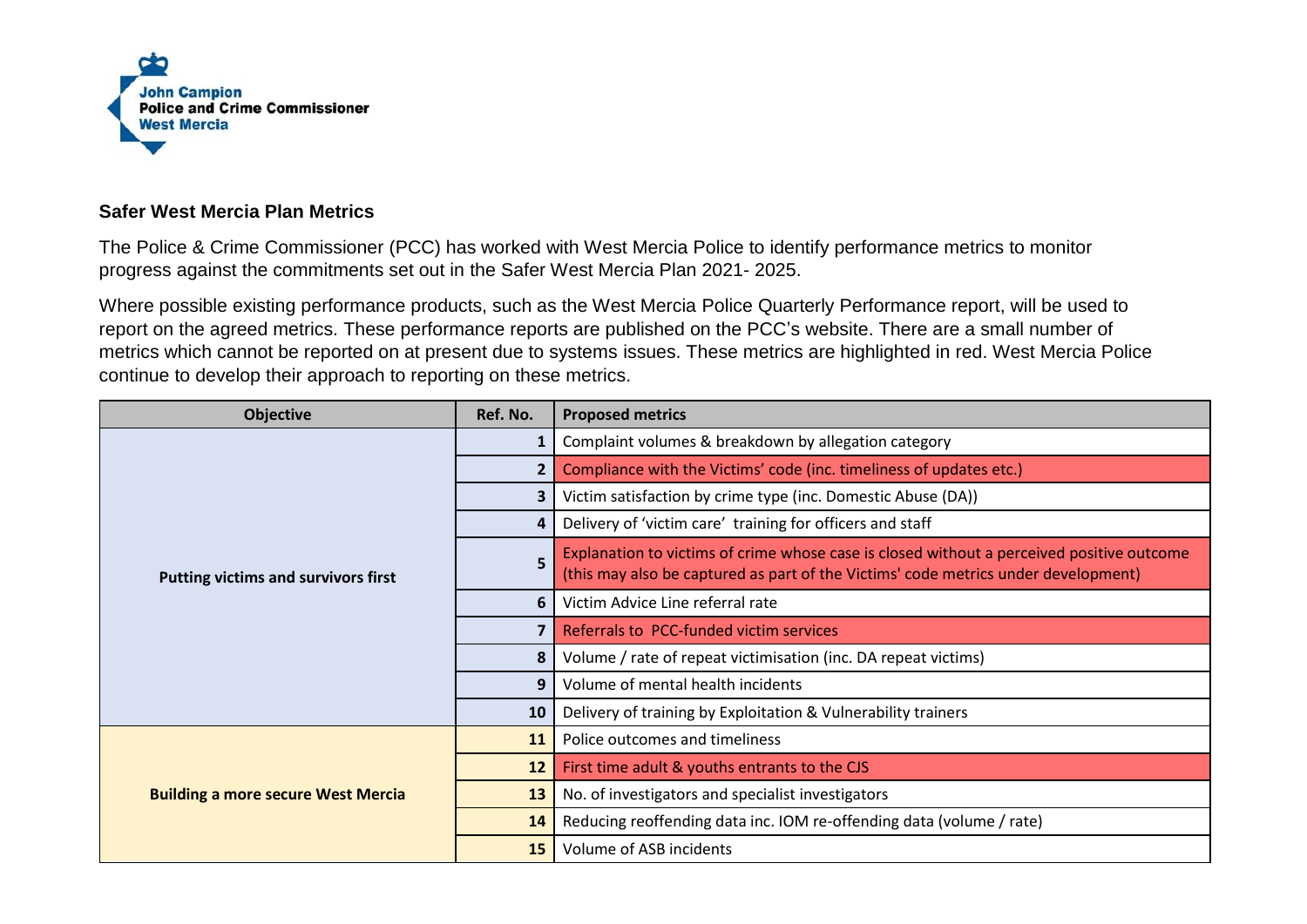| <b>16</b> | National policing measures:                                                                      |  |  |  |
|-----------|--------------------------------------------------------------------------------------------------|--|--|--|
| 17        | Homicides;<br>$\bullet$                                                                          |  |  |  |
| 18        | Serious Violence (inc. knife crime /gun crime);<br>$\bullet$                                     |  |  |  |
| 19        | Drug-related homicides / County Lines;<br>$\bullet$                                              |  |  |  |
| 20        | Neighbourhood crimes (burglary, robbery, vehicle offences and theft from a person);<br>$\bullet$ |  |  |  |
| 21        | Cyber crime.<br>$\bullet$                                                                        |  |  |  |
| 22        | Problem solving metrics                                                                          |  |  |  |
| 23        | Volume of rural crime                                                                            |  |  |  |
| 24        | Volume of business crime                                                                         |  |  |  |
| 25        | Delivery of training to support people with vulnerabilities                                      |  |  |  |
| 26        | Serious organised crime data (inc. no. of disruptions across 4P framework)                       |  |  |  |
| 27        | Volume of DA offences / crimed incidents                                                         |  |  |  |
| 28        | Volume of sexual violence offences (rape and OSO)                                                |  |  |  |
| 29        | DA police outcomes                                                                               |  |  |  |
| 30        | Sexual violence (rape and OSO) police outcomes                                                   |  |  |  |
| 31        | Powers to tackle DA & sexual violence:                                                           |  |  |  |
| 32        | DA outcomes;<br>$\bullet$                                                                        |  |  |  |
| 33        | DA arrest rate;<br>$\bullet$                                                                     |  |  |  |
| 34        | DVPNs / DVPOs;<br>$\bullet$                                                                      |  |  |  |
| 35        | Powers to tackle sexual violence (inc. stalking prevention orders)                               |  |  |  |
| 36        | DA repeat victims (volume / rate)                                                                |  |  |  |
| 37        | Repeat DA offenders (volume / rate)                                                              |  |  |  |
| 38        | Repeat sexual violence victims and offenders (volume / rate)                                     |  |  |  |
| 39        | Anti-social / dangerous use of roads incidents                                                   |  |  |  |
| 40        | Road traffic collision and casualty data                                                         |  |  |  |
| 41        | Data on road campaigns / educational initiatives                                                 |  |  |  |
| 42        | No. of community speed watch groups                                                              |  |  |  |
| 43        | Roads-related community concerns (qualitative)                                                   |  |  |  |